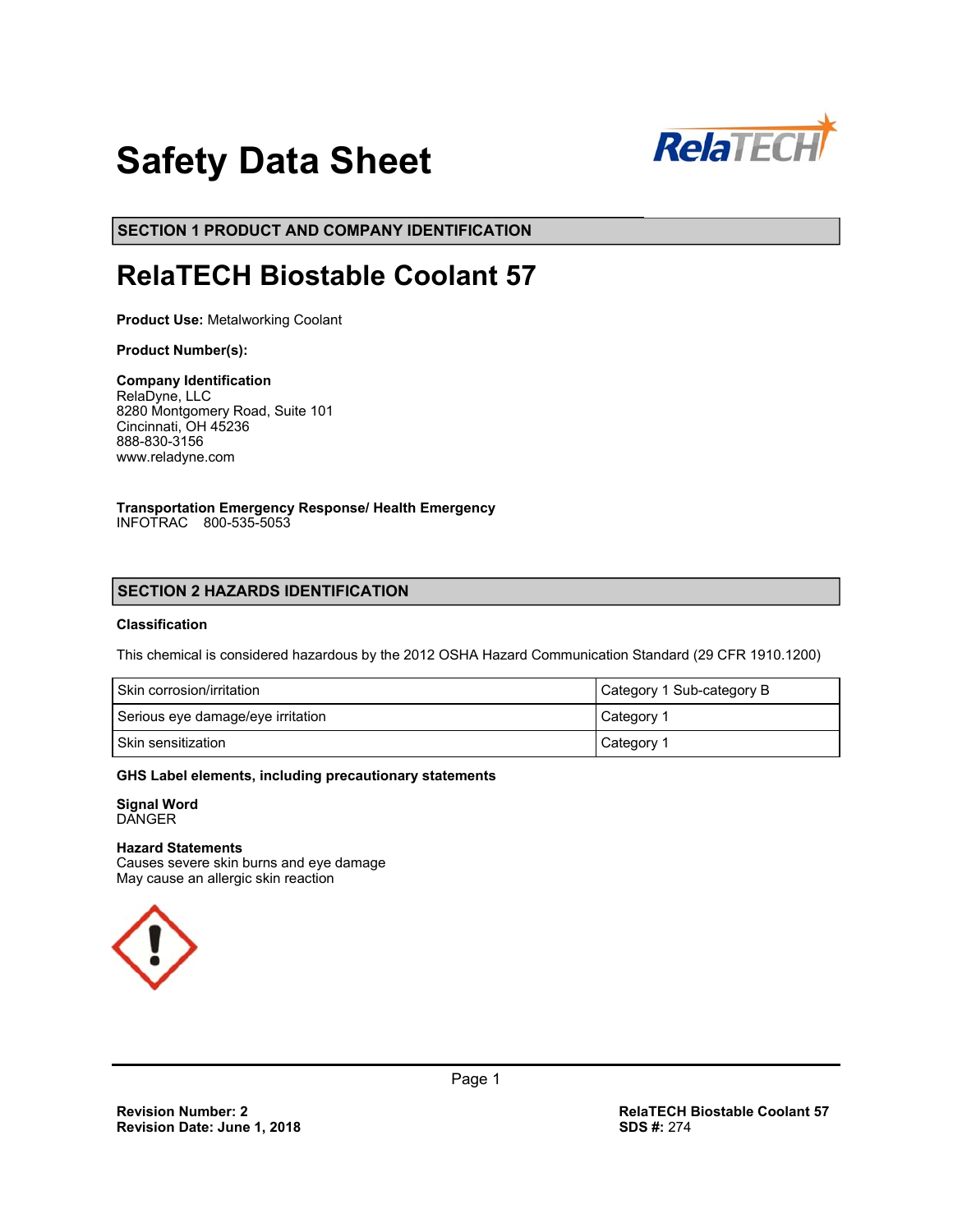#### **Precautionary Statements**

#### **Precautionary Statements - Prevention**

Do not breathe dust/fume/gas/mist/vapors/spray. Wash face, hands and any exposed skin thoroughly after handling Wear protective gloves/protective clothing/eye protection/face protection. Contaminated work clothing should not be allowed out of the workplace

#### **Precautionary Statements - Response**

Immediately call a POISON CENTER or doctor/physician. Specific treatment is urgent (see supplemental first aid instructions on this label)

#### **Eyes**

IF IN EYES: Rinse cautiously with water for several minutes. Remove contact lenses, if present and easy to do. Continue rinsing. Immediately call a POISON CENTER or doctor/physician

#### **Skin**

IF ON SKIN (or hair): Remove/Take off immediately all contaminated clothing. Rinse skin with water/shower Wash contaminated clothing before reuse. If skin irritation or rash occurs: Get medical advice/attention **Inhalation** 

IF INHALED: Remove victim to fresh air and keep at rest in a position comfortable for breathing. Immediately call a POISON CENTER or doctor/physician

#### **Ingestion**

IF SWALLOWED: Rinse mouth. Do NOT induce vomiting

#### **Precautionary Statements - Storage**

Store locked up

#### **Precautionary Statements - Disposal**

Dispose of contents/container to an approved waste disposal plant

#### **Hazards not otherwise classified (HNOC)**  Not applicable

#### **Other information**

Not applicable

## **SECTION 3 COMPOSITION/ INFORMATION ON INGREDIENTS**

This product is a mixture. Health hazard information is based on its ingredients.

| <b>Chemical Name</b>                                                                             | <b>CAS-No</b> | Weight %       |
|--------------------------------------------------------------------------------------------------|---------------|----------------|
| Highly refined, low viscosity mineral<br>oils/hydrocarbons<br>(Viscosity >7 - < 20.5 cSt @ 40°C) |               | $25\%$ - 60%   |
| Dicyclohexylamine                                                                                | 101-83-7      | $2.5\% - 10\%$ |
| Vegetable Amide                                                                                  | Mixture       | $2.5\% - 10\%$ |
| Tall Oil Fatty Acid 28                                                                           | 68201-37-6    | $2.5\% - 10\%$ |
| 2-(butylamino) ethanol                                                                           | 111-75-1      | $2.5\% - 10\%$ |
| 4-(2-nitrobutyl) morpholine                                                                      | 2224-44-1     | $0\% - 1\%$    |

#### **Additional information**

See Section 11 for more information. See Section 15 for additional information on base oils.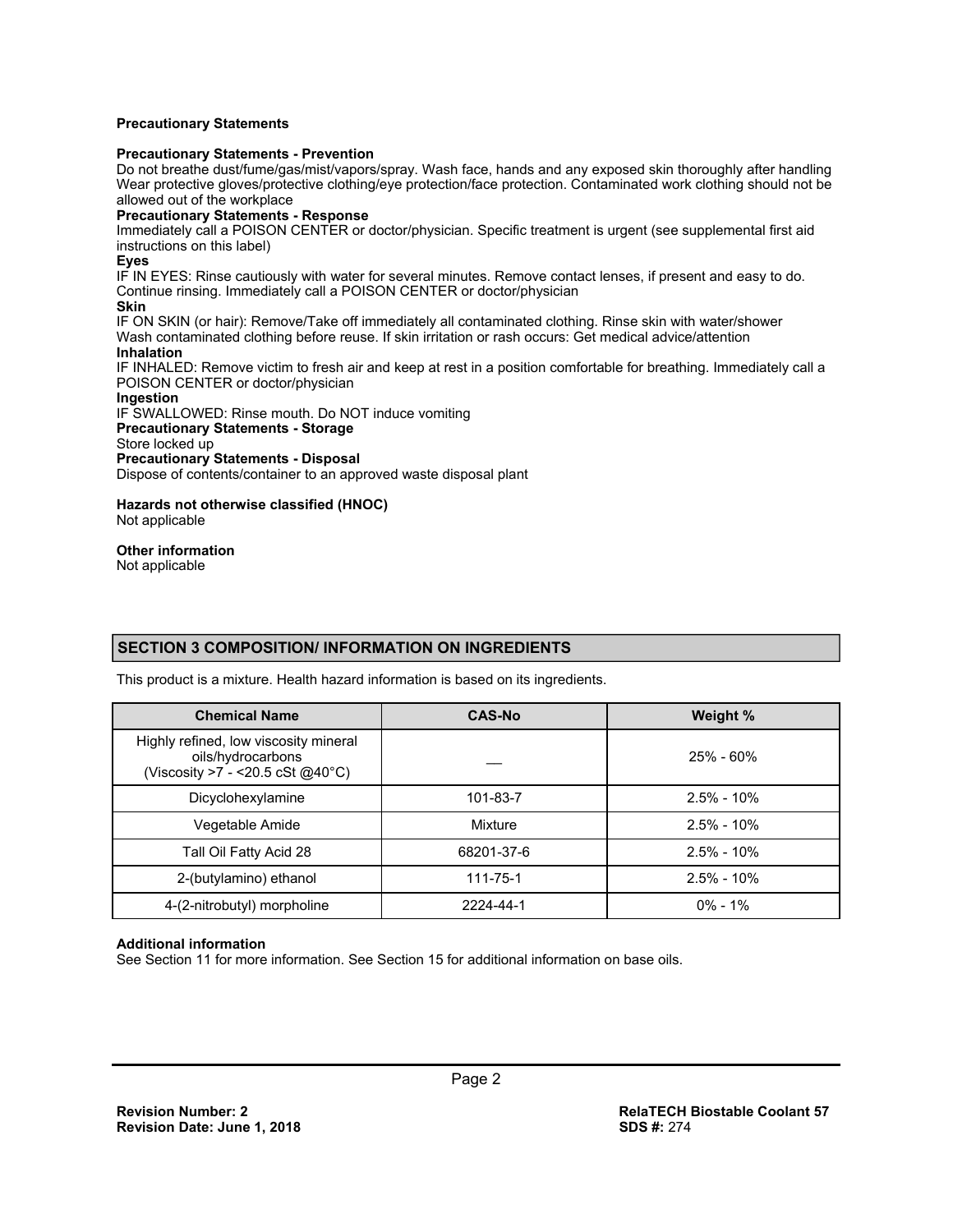## **SECTION 4 FIRST AID MEASURES**

#### **4.1. Description of first-aid measures**

| <b>General advice</b>                                                       | Immediate medical attention is required. Do not get in eyes, on skin, or on clothing. May<br>produce an allergic reaction.                                                                                                                          |  |
|-----------------------------------------------------------------------------|-----------------------------------------------------------------------------------------------------------------------------------------------------------------------------------------------------------------------------------------------------|--|
| <b>Inhalation</b>                                                           | Move to fresh air.                                                                                                                                                                                                                                  |  |
| <b>Skin contact</b>                                                         | IF ON SKIN (or hair): Remove/ Take off immediately all contaminated clothing. Rinse<br>skin with water/ shower. Immediate medical attention is required. May cause an allergic<br>skin reaction.                                                    |  |
| Eye contact                                                                 | Immediately flush with plenty of water. After initial flushing, remove any contact lenses<br>and continue flushing for at least 15 minutes. Keep eye wide open while rinsing. Do not<br>rub affected area. Seek immediate medical attention/advice. |  |
| <b>Ingestion</b>                                                            | Clean mouth with water and afterwards drink plenty of water. Do not induce vomiting<br>without medical advice.                                                                                                                                      |  |
|                                                                             | <b>Protection of First-aiders</b> Use personal protective equipment. Avoid contact with skin, eyes and clothing.<br>Avoid direct contact with skin. Use barrier to give mouth-to-mouth resuscitation.                                               |  |
|                                                                             | 4.2. Most important symptoms and effects, both acute and delayed                                                                                                                                                                                    |  |
| <b>Main Symptoms</b>                                                        | Causes burns, blistering, May cause allergic skin reaction                                                                                                                                                                                          |  |
| 4.3. Indication of immediate medical attention and special treatment needed |                                                                                                                                                                                                                                                     |  |

## **SECTION 5 FIRE FIGHTING MEASURES**

#### **5.1. Extinguishing media**

#### **Suitable Extinguishing Media**

Use extinguishing measures that are appropriate to local circumstances and the surrounding environment:, Use CO2, dry chemical, or foam, Water spray or fog.

**Notes to physician** Treat symptomatically. May cause sensitization of susceptible persons.

#### **Extinguishing media which shall not be used for safety reasons**  None

#### **5.2. Special hazards arising from the substance or mixture**

#### **Special Hazard**

Water runoff can cause environmental damage.

#### **Hazardous Decomposition Products**

None under normal use

#### **5.3. Advice for firefighters**

#### **Special protective equipment for fire-fighters**

As in any fire, wear self-contained breathing apparatus pressure-demand, MSHA/NIOSH (approved or equivalent) and full protective gear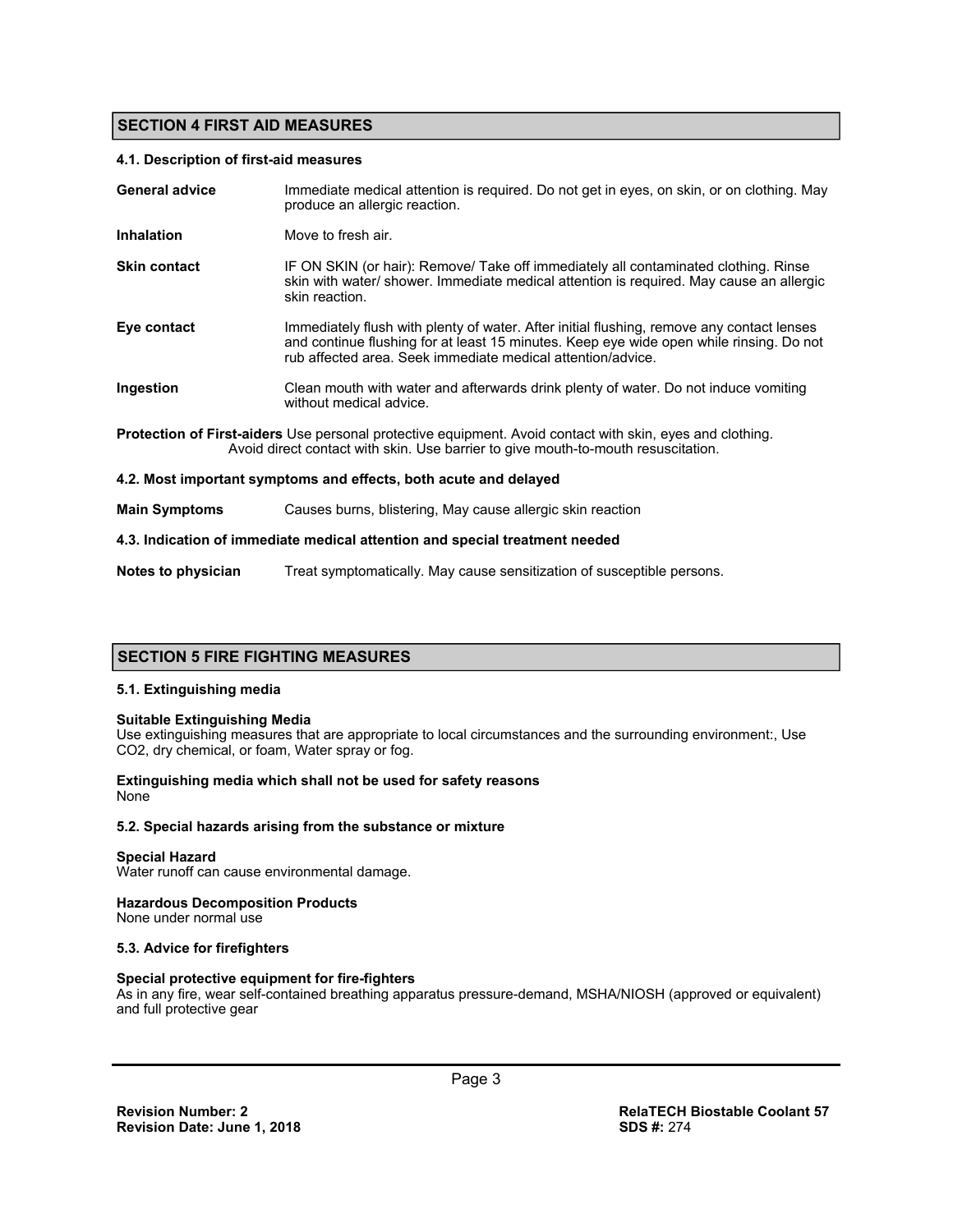## **SECTION 6 ACCIDENTAL RELEASE MEASURES**

#### **6.1. Personal precautions, protective equipment and emergency procedures**

Ensure adequate ventilation. Use personal protective equipment. Avoid contact with skin, eyes and clothing. Evacuate personnel to safe areas.

#### **Advice for non-emergency personnel**

Evacuate personnel to safe areas. Material can create slippery conditions.

#### **Advice for emergency responders**

For personal protection see section 8.

#### **6.2. Environmental precautions**

Prevent further leakage or spillage if safe to do so. Do not flush into surface water or sanitary sewer system. Prevent product from entering drains. Local authorities should be advised if significant spillages cannot be contained.

#### **6.3. Methods and materials for containment and cleaning up**

Soak up with inert absorbent material (e.g. sand, silica gel, acid binder, universal binder, sawdust). Dike to collect large liquid spills.

#### **6.4. Reference to other sections**

See Section 8/12/13 for additional information

## **SECTION 7 HANDLING AND STORAGE**

#### **7.1. Precautions for safe handling**

Wear personal protective equipment. Avoid contact with skin, eyes and clothing. Remove and wash contaminated clothing before re-use. Ensure adequate ventilation. Do not eat, drink or smoke when using this product. Handle in accordance with good industrial hygiene and safety practice.

#### **7.2. Conditions for safe storage, including any incompatibilities**

#### **Technical measures/Storage conditions**

Keep container tightly closed in a dry and well-ventilated place.

#### **Recommended Shelf Life**

No information available.

#### **Incompatible Materials**

Strong oxidizing agents, Strong acids, Strong bases

#### **7.3. Specific end uses**

**Specific use(s):** Metalworking fluid

## **SECTION 8 EXPOSURE CONTROLS/PERSONAL PROTECTION**

#### **Control parameters**

**Exposure Guidelines**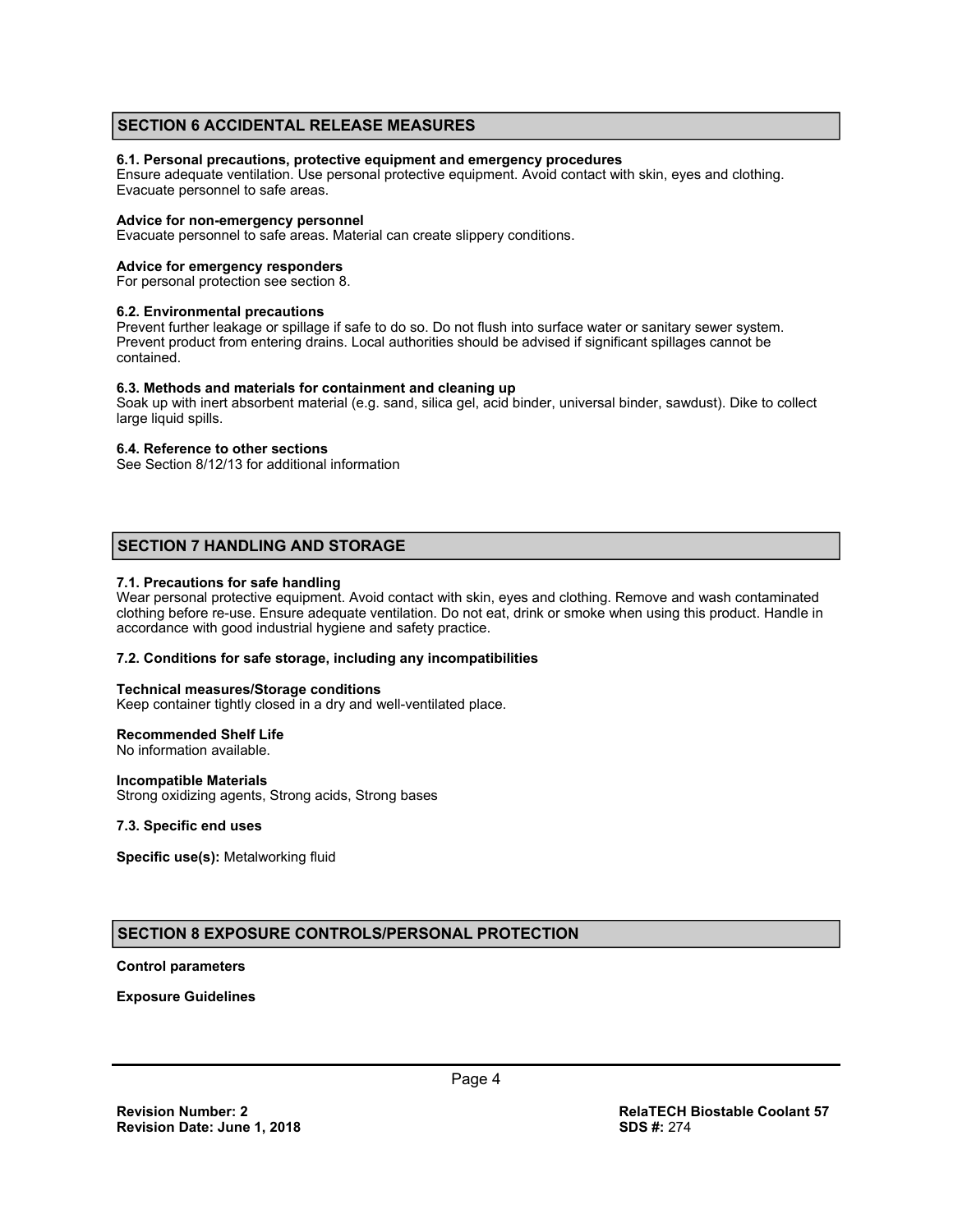| <b>Chemical Name</b>                                                                                          | <b>ACGIH TLV</b>               | <b>OSHA PEL</b>                | <b>NIOSH IDLH</b> | <b>AIHA WEEL</b> |
|---------------------------------------------------------------------------------------------------------------|--------------------------------|--------------------------------|-------------------|------------------|
| Highly refined, low viscosity<br>mineral oils/hydrocarbons<br>(Viscosity $>7$ - <20.5 cSt<br>$@40^{\circ}$ C) | $5 \,\mathrm{mg/m}$ as<br>mist | $5 \,\mathrm{mg/m}$ as<br>mist |                   |                  |
| 4-(2-nitrobutyl) morpholine                                                                                   | TWA: $5 \text{ mg/m}_3$        |                                |                   |                  |

#### **Other Exposure Guidelines**

Vacated limits revoked by the Court of Appeals decision in AFL-CIO v. OSHA, 965 F.2d 962 (11th Cir., 1992).

Hydrocarbon solvent vapor mixtures which do not have substance specific occupational exposure limits may be evaluated by the Reciprocal Calculation Procedure (RCP) which assigns a recommended occupational exposure limit based on the mass composition and hydrocarbon group guidance values (GGVs). Applicable recommended occupational exposure limits are shown in the table below.

| <b>Chemical Name</b>                                       | <b>RCP OEL</b>             | <b>Manufacturer</b> |
|------------------------------------------------------------|----------------------------|---------------------|
| Distillates (petroleum), hydrotreated<br>middle 64742-46-7 | RCP: TWA 1200 mg/m3 143ppm |                     |

#### **Exposure controls**

## **Engineering Measures**

Ensure adequate ventilation, especially in confined areas. Showers. Eyewash stations.

#### **Individual protection measures, such as personal protective equipment**

#### **Eye/Face Protection**

If splashes are likely to occur, wear:. Face-shield. Tightly fitting safety goggles.

#### **Skin and body protection**

Wear protective gloves/clothing.

#### **Respiratory protection**

If exposure limits are exceeded or irritation is experienced, NIOSH/MSHA approved respiratory protection should be worn. Respiratory protection must be provided in accordance with current local regulations.

#### **Hygiene measures**

Wear personal protective equipment. Avoid contact with skin, eyes and clothing. Remove and wash contaminated clothing before re-use. Regular cleaning of equipment, work area and clothing is recommended. Do not eat, drink or smoke when using this product. Handle in accordance with good industrial hygiene and safety practice.

## **SECTION 9 PHYSICAL AND CHEMICAL PROPERTIES**

#### **Attention: the data below are typical values and do not constitute a specification.**

**Color:** Amber **Physical State:** Liquid **Odor:** Mild amine-like **pH:** 10.2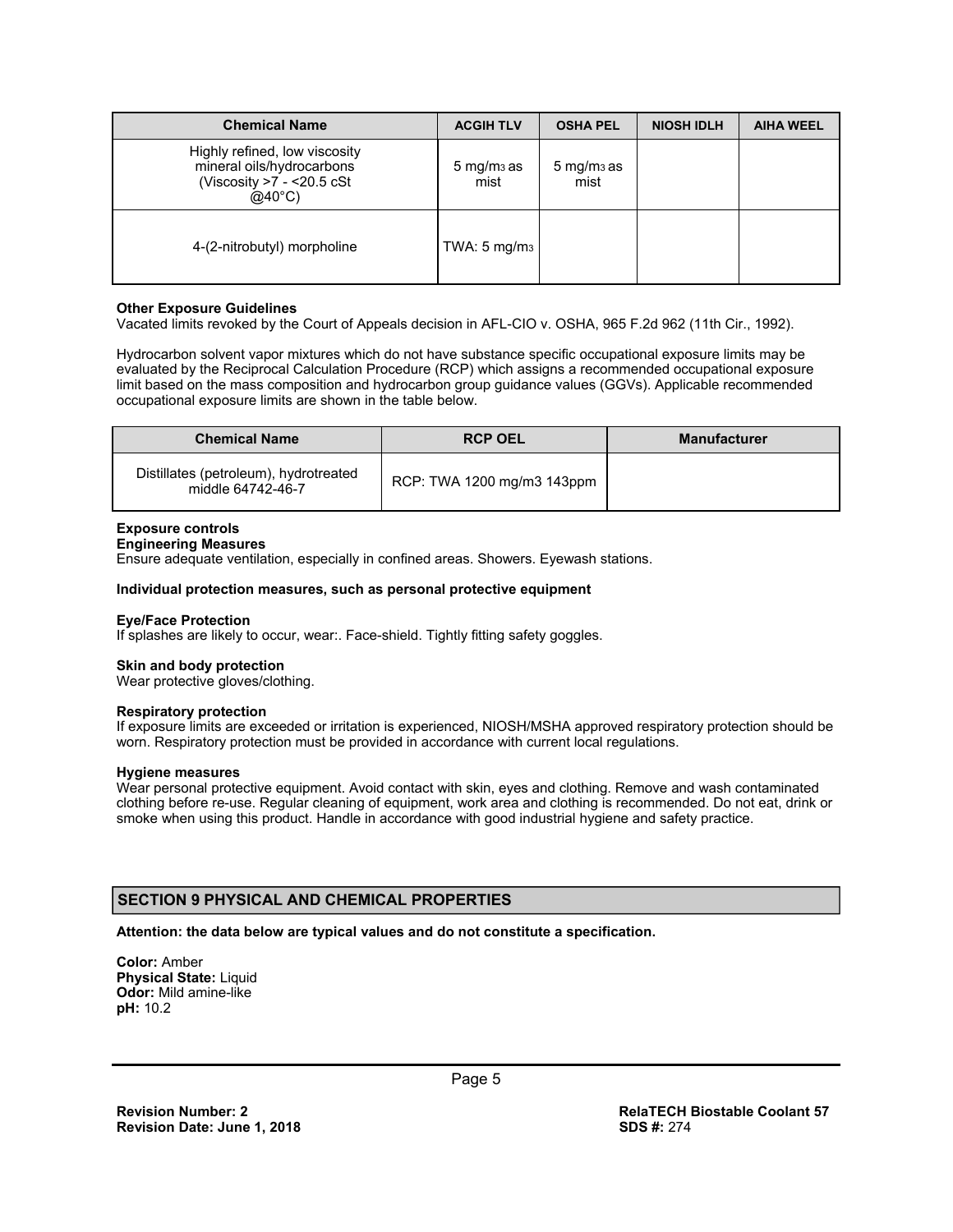**Vapor Pressure:** No data available **Vapor Density (Air = 1):** No data available **Initial Boiling Point: >** 100°C (212°F) **Solubility:** No data available **Freezing Point:** No data available **Melting Point:** No data available **Viscosity: > 30 cSt @ 40°C Decomposition temperature:** No data available **Octanol/Water Partition Coefficient:** No data available

**FLAMMABLE PROPERTIES: Flammability (solid, gas):** Not Applicable

**Flashpoint:** Not Applicable **Autoignition:** No data available **Flammability (Explosive) Limits (% by volume in air):** Lower: No data available Upper: No data available

#### **SECTION 10 STABILITY AND REACTIVITY**

## **10.1. Reactivity**

## None under normal use conditions

## **10.2. Chemical stability**

Stable under normal conditions

## **10.3. Possibility of hazardous reactions**

None under normal use conditions

## **10.4. Conditions to avoid**

Do not freeze

#### **10.5. Incompatible Materials**

Strong oxidizing agents, Strong acids, Strong bases

#### **10.6. Hazardous decomposition products**

None under normal use conditions

## **SECTION 11 TOXICOLOGICAL INFORMATION**

#### **Information on likely routes of exposure**

| <b>Product Information</b> | There is no data available for this product                                                             |
|----------------------------|---------------------------------------------------------------------------------------------------------|
| <b>Inhalation</b>          | There is no data available for this product.                                                            |
| Eye contact                | May result in permanent damage including blindness.                                                     |
| <b>Skin contact</b>        | Corrosive. Repeated or prolonged skin contact may cause allergic reactions with<br>susceptible persons. |
| Ingestion                  | Ingestion causes burns of the upper digestive and respiratory tracts.                                   |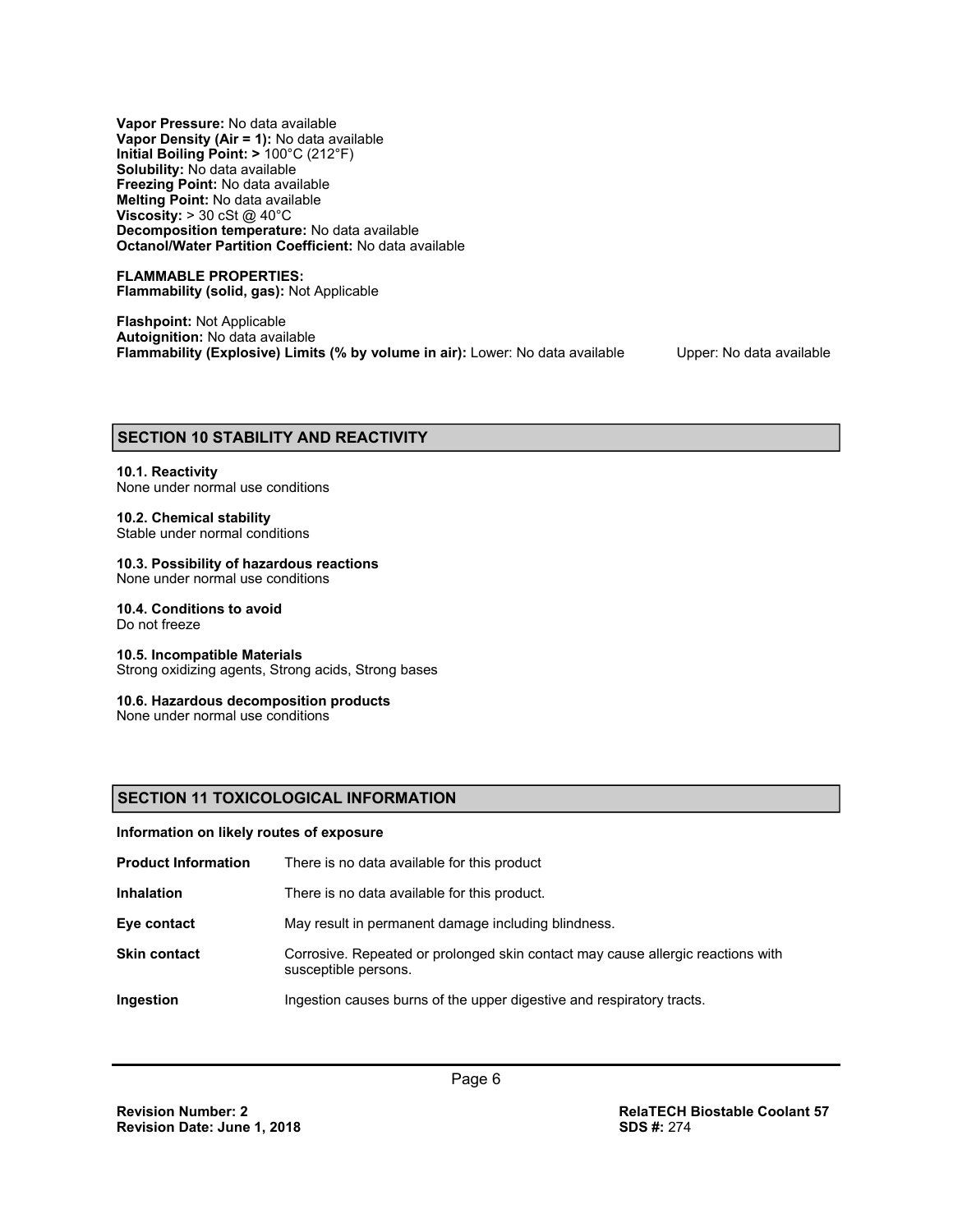#### **Component Information**

| <b>Chemical Name</b>                                                                                      | LD50 Oral (Rat) | LD50 Dermal (Rat/Rabbit) | <b>LC50 Inhalation</b> |
|-----------------------------------------------------------------------------------------------------------|-----------------|--------------------------|------------------------|
| Highly refined, low viscosity<br>Mineral oils/hydrocarbons<br>(Viscosity >7 - <20.5 cSt @40 $^{\circ}$ C) | $>$ 2000 mg/kg  | >2000 mg/kg              |                        |

#### **Information on toxicological effects**

**Symptoms** Causes burns. May result in permanent damage including blindness. Repeated or prolonged skin contact may cause skin irritation and/or dermatitis and sensitization of susceptible persons. Symptoms of allergic reaction may include rash, itching, swelling, trouble breathing, tingling of the hands and feet, dizziness, lightheadedness, chest pain, muscle pain, or flushing.

#### **Delayed and immediate effects as well as chronic effects from short and long-term exposure**

| <b>Sensitization</b>                                           | May cause sensitization by skin contact. |
|----------------------------------------------------------------|------------------------------------------|
| <b>Germ Cell Mutagenicity</b>                                  | None known.                              |
| Carcinogenicity                                                | None known.                              |
| <b>Reproductive toxicity</b>                                   | None known.                              |
| Specific target organ systemic<br>toxicity (single exposure)   | None known.                              |
| Specific target organ systemic<br>toxicity (repeated exposure) | None known.                              |
| <b>Aspiration hazard</b>                                       | None known.                              |

**Other adverse effects** The document number 031 published 05-2013 by the DGUV Germany has been considered in the production of this safety data sheet (SDS). As stated in this document the classification of dicyclohexylamine is currently inconsistent between the manufacturer and the REACH classification. The classification used in this document is based on the European harmonised classification.

## **SECTION 12 ECOLOGICAL INFORMATION**

#### **Ecotoxicity**

Toxic to aquatic life with long lasting effects

| <b>Chemical Name</b> | <b>Toxicity to algae</b> | <b>Toxicity to fish</b>                        | <b>Toxicity to</b><br>microorganisms | Toxicity to daphnia and<br>other aquatic<br>invertebrates |
|----------------------|--------------------------|------------------------------------------------|--------------------------------------|-----------------------------------------------------------|
| Dicyclohexylamine    |                          | 62: 96 h Brachydanio rerio<br>mg/L LC50 static |                                      |                                                           |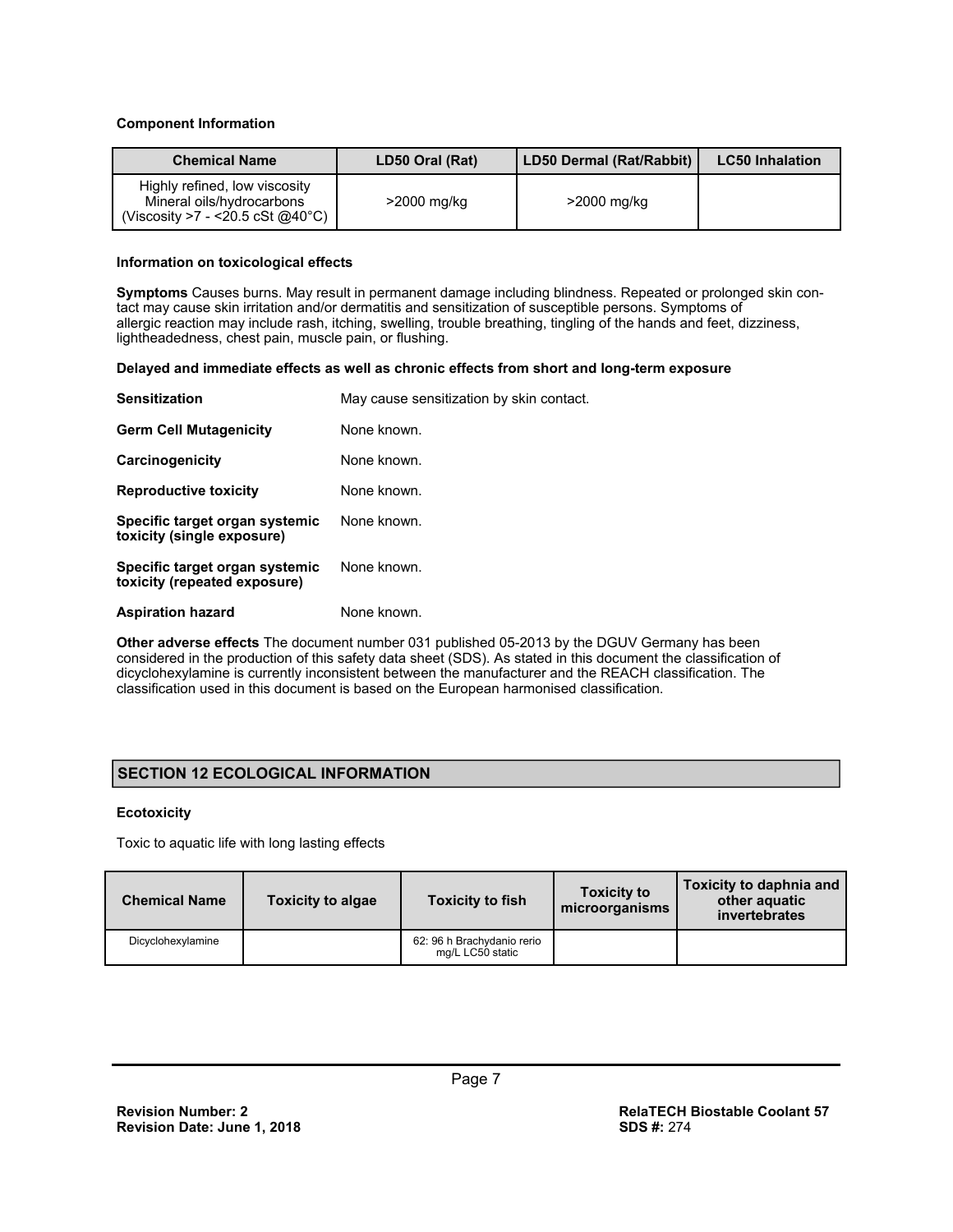## **Persistence and degradability**

No information available.

#### **Bioaccumulation**

| <b>Chemical Name</b>                 | log Pow |
|--------------------------------------|---------|
| Dicyclohexylamine<br>$101 - 83 - 7*$ | 35      |

**Other adverse effects** No information available

## **SECTION 13 DISPOAL CONSIDERATIONS**

#### **Waste treatment**

| <b>Waste Disposal Methods</b> | Dispose of in accordance with federal, state, and local regulations.                                                                                                                       |
|-------------------------------|--------------------------------------------------------------------------------------------------------------------------------------------------------------------------------------------|
| Contaminated packaging        | Empty containers should be taken to an approved waste handling site for<br>recycling or disposal. Observe all label precautions until container is cleaned,<br>reconditioned or destroyed. |

## **SECTION 14 TRANSPORT INFORMATION**

| DOT<br>UN/ID No<br>Proper shipping name<br><b>Hazard class</b><br>Packing group<br><b>Special Provisions</b><br><b>Description</b><br><b>Emergency Response Guide</b><br><b>Number</b> | Not Regulated |
|----------------------------------------------------------------------------------------------------------------------------------------------------------------------------------------|---------------|
| TDG<br>UN/ID No<br>Proper shipping name<br><b>Hazard class</b><br><b>Packing Group</b><br><b>Description</b>                                                                           | Not Regulated |
| <b>ICAO/IATA</b>                                                                                                                                                                       |               |

| הוושמטו              |
|----------------------|
| UN No.               |
| Proper shipping name |
| <b>Hazard class</b>  |
| Packing group        |
| <b>Description</b>   |
|                      |

**Not Regulated**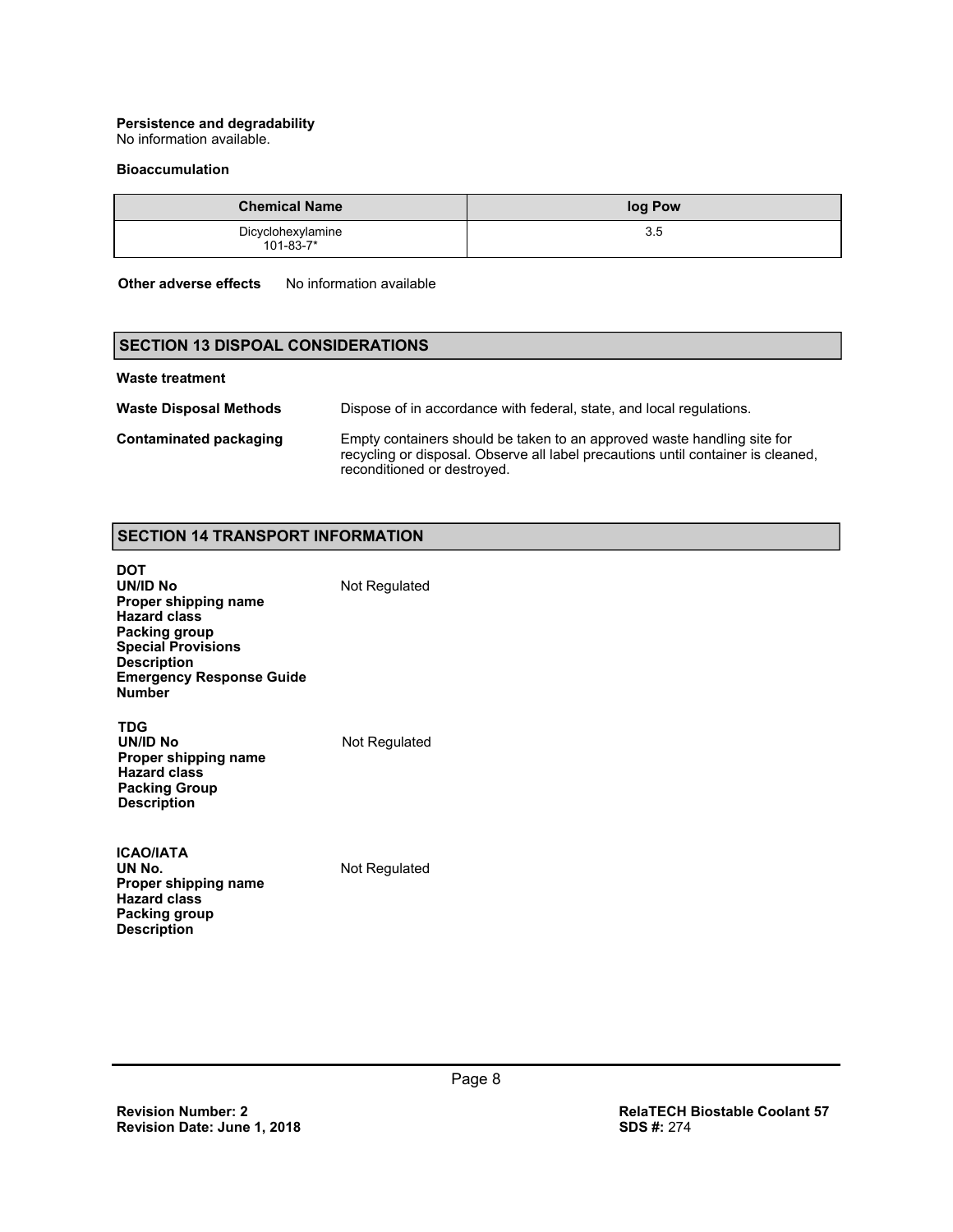**IMDG/IMO Proper shipping name Hazard class Packing Group EmS No. Special Provisions Description** 

**Not Regulated** 

## **SECTION 15 REGULATORY INFORMATION**

## **International Inventories**

| Complies                                                                        |
|---------------------------------------------------------------------------------|
| All components are NOT on the Chemical Inventory                                |
| Does not Comply                                                                 |
| Does not Comply                                                                 |
| Does not Comply                                                                 |
| Complies                                                                        |
| Does not Comply                                                                 |
| <b>TSCA</b> - United States Toxic Substances Control Act Section 8(b) Inventory |
| <b>AICS</b> - Australian Inventory of Chemical Substances                       |
| <b>PICCS</b> - Philippines Inventory of Chemicals and Chemical Substances       |
| <b>KECL</b> - Korean Existing and Evaluated Chemical Substances                 |
| <b>IECSC</b> - China Inventory of Existing Chemical Substances                  |
| <b>ENCS</b> - Japan Existing and New Chemical Substances                        |
|                                                                                 |

#### **U.S. Federal Regulations**

#### **SARA 313**

Section 313 of Title III of the Superfund Amendments and Reauthorization Act of 1986 (SARA). This product does not contain any chemicals which are subject to the reporting requirements of the Act and Title 40 of the Code of Federal Regulations, Part 372.

| SARA 311/312 Hazard Categories           |     |
|------------------------------------------|-----|
| <b>Acute Health Hazard</b>               | Yes |
| <b>Chronic Health Hazard</b>             | No  |
| <b>Fire Hazard</b>                       | Nο  |
| <b>Sudden Release of Pressure Hazard</b> | No  |
| <b>Reactive Hazard</b>                   | N٥  |

#### **Clean Water Act**

This product does not contain any substances regulated as pollutants pursuant to the Clean Water Act (40 CFR 122.21 and 40 CFR 122.42).

#### **CERCLA**

This material, as supplied, does not contain any substances regulated as hazardous substances under the Comprehensive Environmental Response Compensation and Liability Act (CERCLA) (40 CFR 302) or the Superfund Amendments and Reauthorization Act (SARA) (40 CFR 355). There may be specific reporting requirements at the local, regional, or state level pertaining to releases of this material.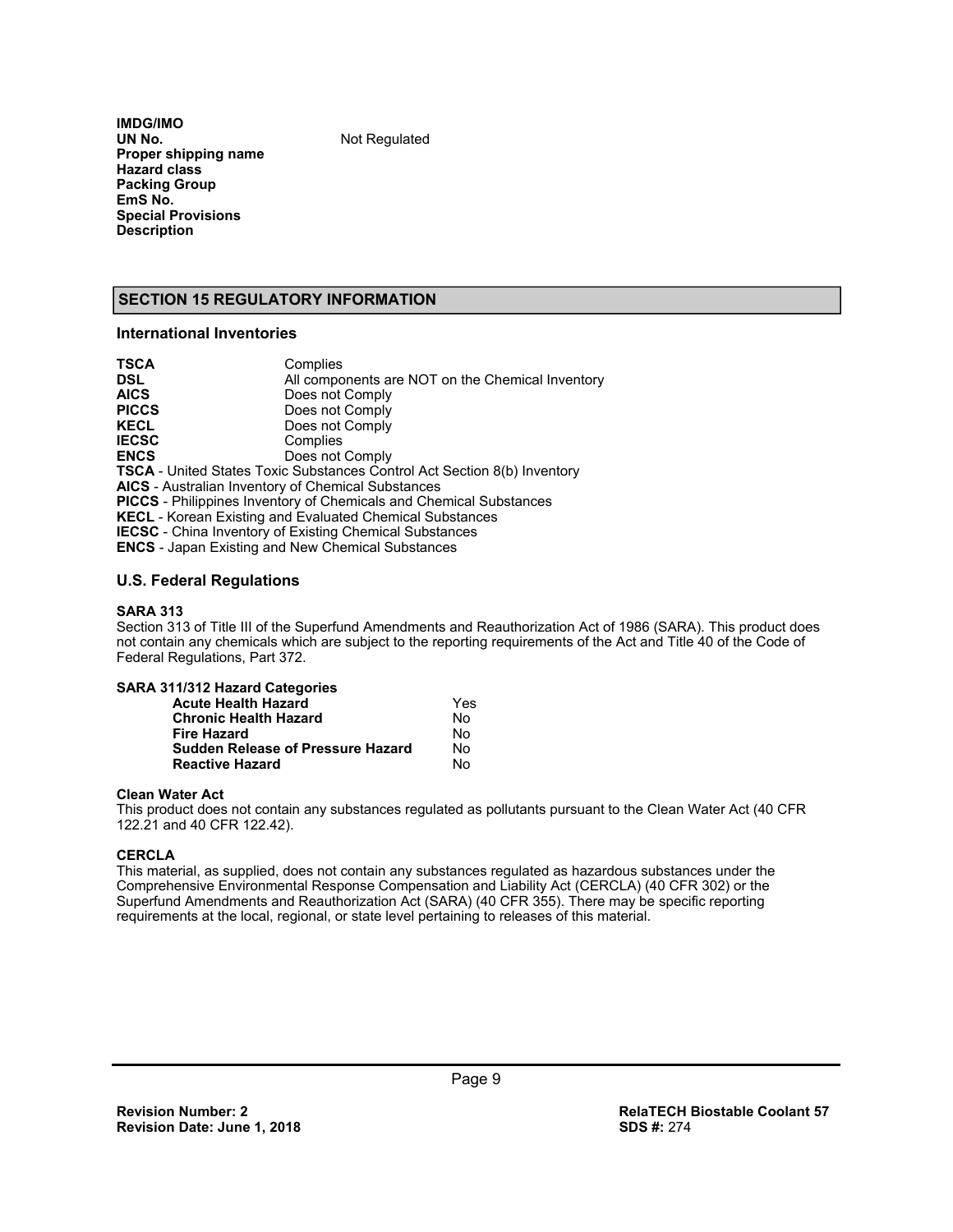## **U.S. State Regulations**

#### **SCAQMD Rule 1144**

The sale or distribution in the SCAQM District of California for metal working fluids or direct-contact lubricants is allowed if EITHER the VOC of the product itself OR the VOC of the diluted product at the point of use is less than the following limits: (1) 75 g VOC/L for metal forming, metal removal, metal treating; (2) 50 g VOC/L for metal protection, direct-contact lubricant. The VOC of this product as sold is: 39 g VOC/L (ASTM E-1868-10)

#### **California Proposition 65**

WARNING: This product contains a chemical(s) known to the State of California to cause cancer and/or birth defects or other reproductive harm.

#### **International Regulations**

#### **Canada**

**This product has been classified in accordance with the hazard criteria of the Controlled Products Regulations (CPR) and the SDS contains all the information required by the CPR.** 

#### **WHMIS Hazard Class**

D2B Toxic materials

## **Other information**

Not applicable

**The highly refined, low viscosity mineral oils/hydrocarbons (Viscosity >7 - <20.5 cSt @40°C) contains one or more substance with the following CAS/EC numbers/REACH registration numbers:**

| <b>Chemical Name</b>                                                  | <b>CAS-No</b>        |
|-----------------------------------------------------------------------|----------------------|
| Distillates (petroleum), straight-run middle                          | 64741-44-2           |
| Distillates (petroleum), heavy hydrocracked                           | 64741-76-0           |
| Distillates (petroleum), solvent-refined light paraffinic             | 64741-89-5           |
| Distillates (petroleum), hydrotreated middle                          | 64742-46-7           |
| Distillates (petroleum), hydrotreated middle                          | 64742-46-7           |
| Distillates (petroleum), hydrotreated light                           | 64742-47-8           |
| Distillates (petroleum), hydrotreated light naphthenic                | 64742-53-6           |
| Distillates (petroleum), hydrotreated heavy paraffinic                | 64742-54-7           |
| Distillates (petroleum), hydrotreated light paraffinic                | 64742-55-8           |
| Distillates, petroleum, solvent-dewaxed light paraffinic              | 64742-56-9           |
| Distillates (petroleum), solvent-dewaxed heavy, paraffinic            | 64742-65-0           |
| Paraffin oils (petroleum), catalytic dewaxed light                    | 64742-71-8           |
| Lubricating oils (petroleum), C15-30, hydrotreated neutral oil-based  | 72623-86-0           |
| Lubricating oils (petroleum), C20-C50, hydrotreated neutral oil-based | 72623-87-1           |
| White mineral oil (petroleum)                                         | 8042-47-5            |
| C18-C50 branched, cyclic and linear hydrocarbons – Distillates        | 848301-69-9          |
| Hydrocarbons, C14-C19, isoalkanes, cyclics, <2% aromatics             | <b>NOT AVAILABLE</b> |